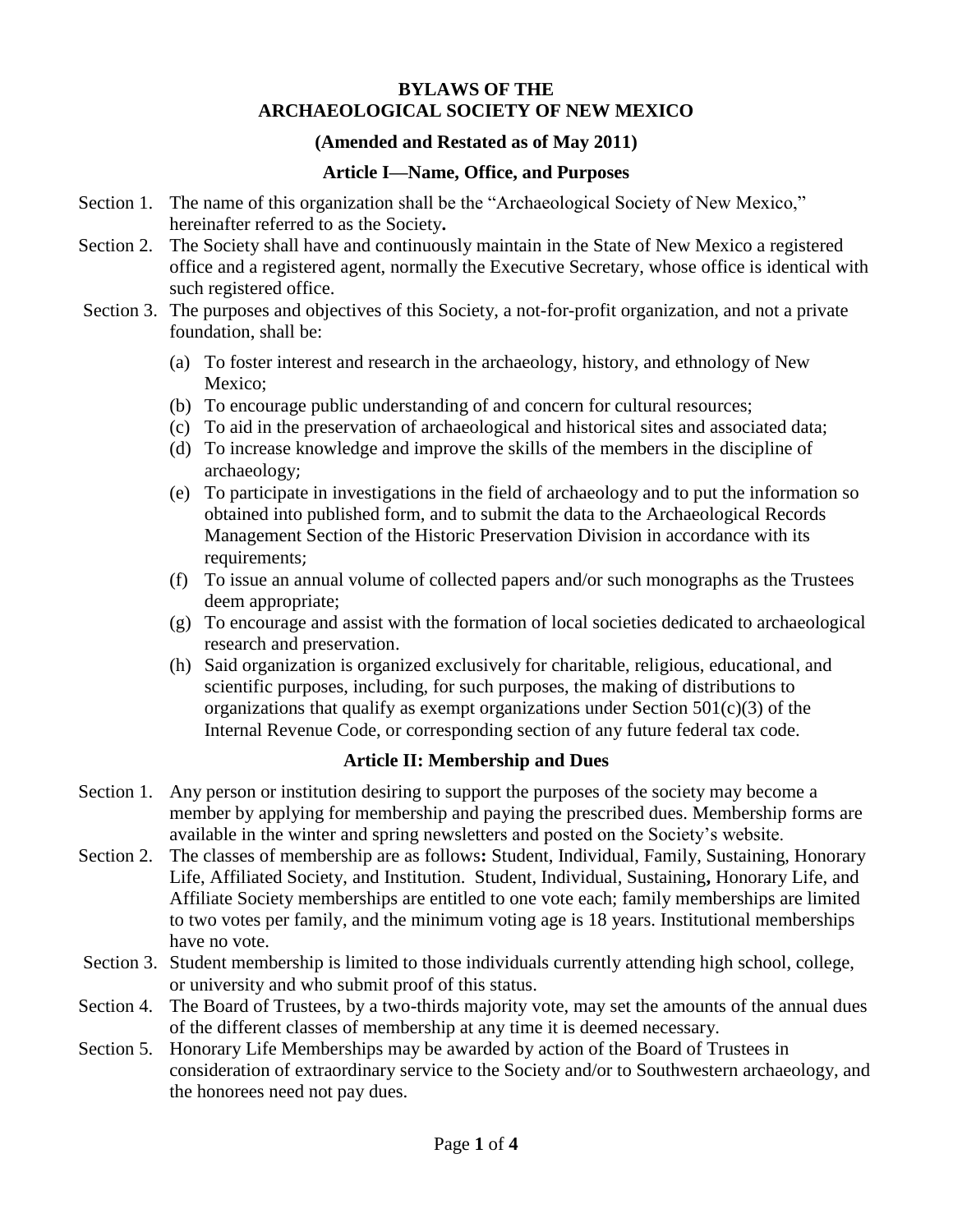Section 6. The membership year shall be the calendar year. Members joining before October 31 of any year will be considered members for that year and will receive all stated benefits of membership from the date of dues payment for that year. Members joining after October 31 of any year will be considered members for the following year.

#### **Article III: Management**

- Section 1. All business and property of the Society shall be managed by a Board of Trustees with the assistance of Advisors and Appointees chosen by the Elected Trustees. In addition, individuals holding certain offices or positions in government or other institutions may be invited to serve as Ex-officio Trustees representing their respective organizations. Such representation may be solicited from museums, colleges and universities, appropriate agencies of federal or state government, and other organizations whose purposes are similar to those of the Society. Elected Trustees are to be elected by and from the membership of the society. Advisors, Appointees and Ex-officio Trustees shall sit with the Board but cannot vote or be counted part of the quorum.
- Section 2. There shall be twelve elected Trustees. They shall be elected to staggered terms of three years each, with four positions expiring each year. Elections shall be held at the Annual Meeting in the spring. Terms of office of the Trustees elected shall begin immediately following the adjournment of the Annual Meeting.
- Section 3. Advisors, Appointees, and Ex-officio Trustees are to be chosen by the Board of Trustees or appointed by the President with the approval of the Trustees to serve at the Board's pleasure.
- Section 4. A President, a Vice-president, a Secretary, and a Treasurer shall be elected biennially in oddnumbered years by and from the Board of Trustees. These officers shall also be the officers of the Society. If the presidency is vacated, the Vice-president shall assume the presidency for the unexpired term. If any other office is vacated, it shall be filled for the unexpired term by election by and from the Board of Trustees after the corresponding vacated position of Elected Trustee has first been filled.
- Section 5. A vacated position of Elected Trustee shall be filled for the unexpired term by the Board of Trustees by selecting an available Alternate Trustee from the previous election starting with the candidate with the most votes**.** If there is no Alternate Trustee, the Board shall fill the vacancy from the membership.When a Trustee misses three consecutive Board meetings, he or she must be replaced, but the Board sessions held during the Society's Annual Meeting shall be counted as one meeting**.**
- Section 6. No Trustee shall receive compensation from the Society.
- Section 7. There shall be at least one standing committee of the Board of Trustees, known as the Executive Committee.
- Section 8. The Executive Committee shall consist of the officers. The President and Secretary shall be its Chairman and Secretary, respectively.
- Section 9. The Board of Trustees may elect an Executive Secretary and fix his or her duties and compensation from the Society.
- Section 10. Local Societies or organizations with similar purposes may be accepted as Affiliates by the Society. The petitioning group must submit a copy of its bylaws, a list of its officers, and one year's membership dues to the Executive Committee of the Board of Trustees. Upon acceptance by all members of the Executive Committee, the new Affiliate Society shall be notified in writing by the Committee, which shall thereupon present the dues to the Treasurer and notify any involved committees. In case of dissent by a member of the Executive Committee, the application shall be referred to the next meeting of the Board of Trustees. In the event that an Affiliate Society is charged with a violation of the Code of Ethics of the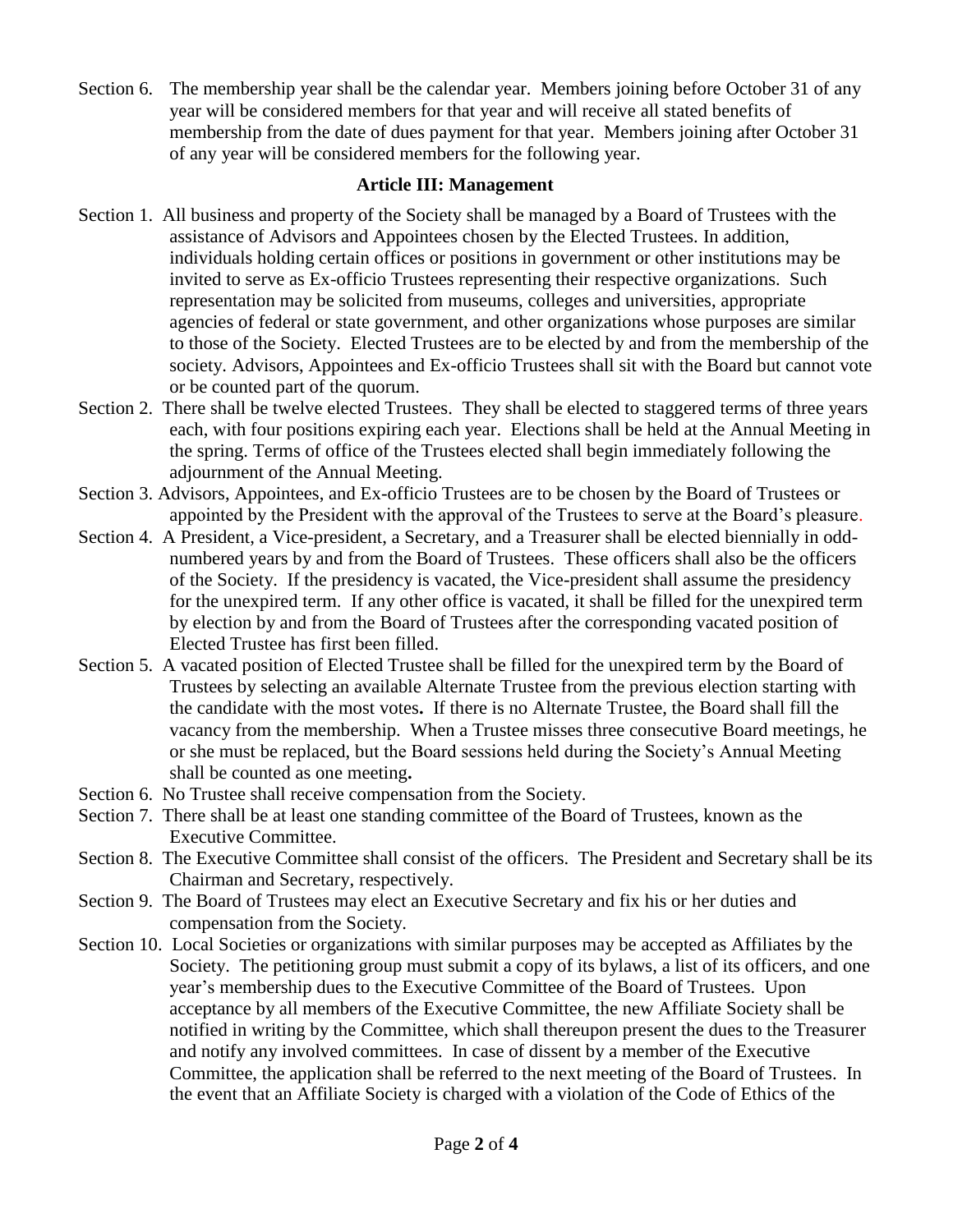Society, the Board of Trustees, after careful and responsible investigation, may revoke the membership of that Society and refund its current dues.

- Section 11. The Board of Trustees shall appoint the Editor of the Society's newsletter who will meet with the Board. The newsletters may be distributed electronically or in print form by the postal service. A surcharge for the printed newsletters may be added to the dues of members who request this service.
- Section 12. With the approval of the Board of Trustees, the Society shall be empowered to distribute to all members in good standing a regular publication which may be prepared by its own editorial staff, or under contract, or purchased from some other organization.
- Section 13. The Board of Trustees, at its discretion, may establish a Publications Committee whose responsibilities include editing and overseeing the production of any regular annual publication of the Society. The Board may also establish a Special Publications Committee with responsibility for such additional publications as it shall authorize from time to time.

## **Article IV: Meetings**

- Section 1. The Society shall hold regular Annual Meetings in the spring at a place determined by the membership. The time of the meeting will be determined by the Board of Trustees and the host Society. This Annual Meeting will be the main membership meeting, and will consist of a Business Meeting at which election of Trustees and other business of the Society, including reports by representatives of Affiliate Societies on the activities of their groups, will be conducted. In addition to the Business Meeting, the Annual Meeting may include a program of talks and reports by members or by invited guests, an Awards Banquet, and a lecture by an invited speaker.
- Section 3. Special meetings of the Society may be called at any time by the Secretary upon order of the President, upon written request of three Trustees, or upon written request of ten members. No business may be transacted at a special meeting that is not specified in the call for the meeting.
- Section 4. Notice of the special meetings of the Society shall be sent electronically or by mail by the Secretary or his or her designate to all members at least ten days prior to the meeting.
- Section 5. At meetings of the Society, ten percent of the voting members in good standing shall constitute a quorum for transacting business.
- Section 6. In addition to a meeting at the time of the Annual Meeting, the Board of Trustees shall meet at least twice a year. The President, with the approval of the Trustees, shall set the time and place of these meetings.
- Section 7. Reasonable notice of meetings of the Board of Trustees shall be given by the Secretary electronically or by mail to all Trustees.
- Section 8**.** At meetings of the Board of Trustees, six Trustees shall constitute a quorum.
- Section 9. Business of the Trustees may be transacted electronically by the consent of the Executive Committee provided that the proposed transaction has been submitted electronically or in writing to all the Trustees. Such electronic transactions shall be confirmed at the next meeting of the Board of Trustees so as to be entered into the Minutes.

# **Article V: Nominations and Elections**

- Section 1. Nominations for election to the Board of Trustees shall be solicited a committee of three members of the Society appointed by the President by September 1**.** Not more than one member of the nominating committee shall be a Trustee. Further nominations can be made in writing before January 1 and addressed to any Trustee.
- Section 2. The Nomination Committee shall prepare a slate of candidates with at least one nominee for each vacancy to be presented to the Trustees for their approval at the winter Board meeting**.** A short paragraph containing the qualifications of the candidate should be appended.